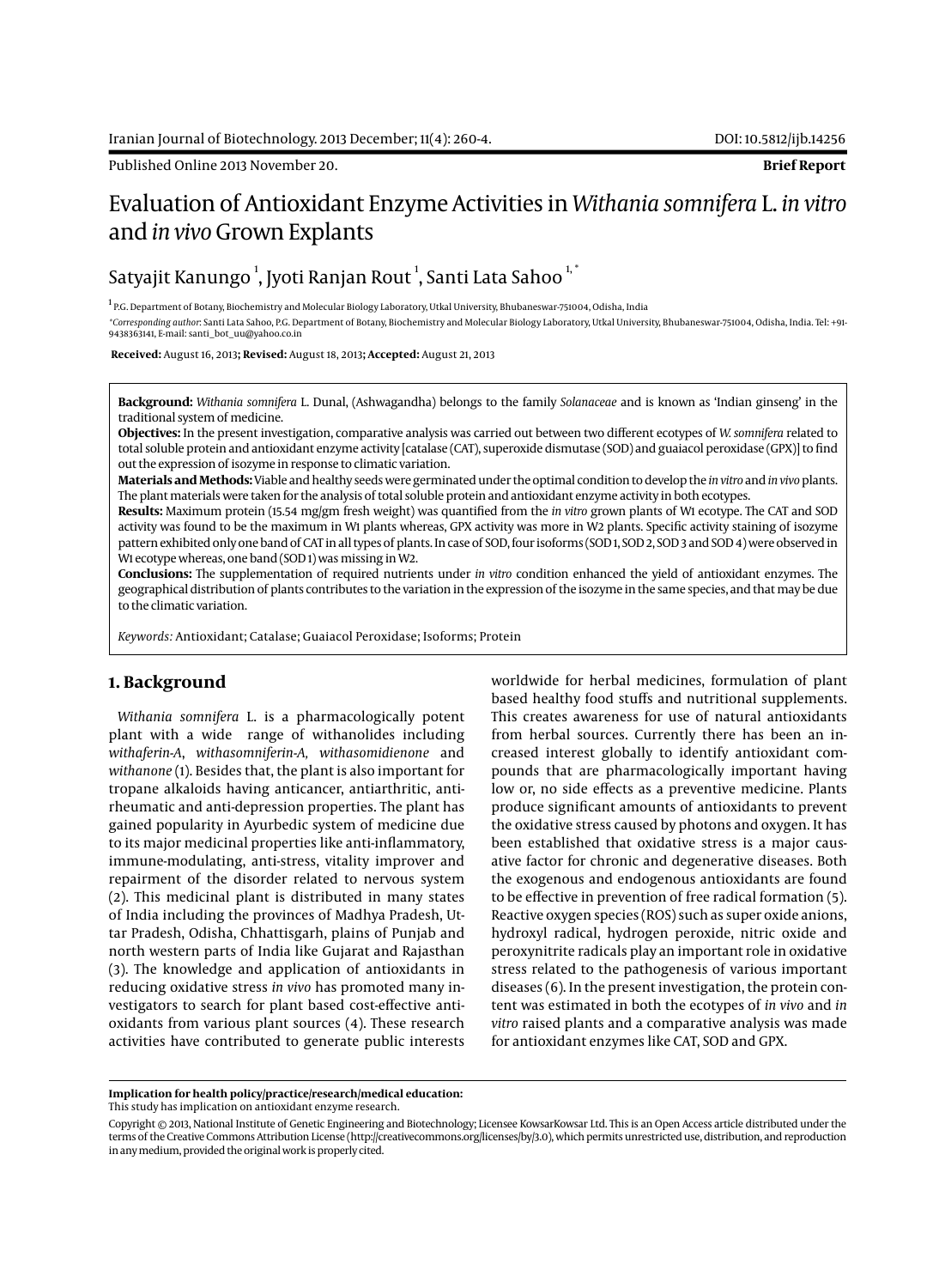#### **2. Objectives**

In the present investigation, comparative analysis was carried out between two different ecotypes of *W. somnifera* related to total soluble protein and antioxidant enzyme activity [catalase (CAT), superoxide dismutase (SOD) and guaiacol peroxidase (GPX)] to find out the expression of isozyme in response to climatic variation.

#### **3. Materials and Methods**

The seeds of *W. somnifera* used in the entire study were collected from two different locations [Medicinal plant garden, Ghatikia, Bhubaneswar, Odisha (W1); Medicinal plant garden of Bhatapada, Chhattisgarh (W2)]. The seeds were collected during the month of November to January. The entire seed germination process for both *in vivo*  and *in vitro* conditions were carried out at Post Graduate Department of Botany, Utkal University, Bhubaneswar, Odisha. After two months of growth, the healthy plants were taken for the estimation of total soluble protein and screening of antioxidant enzymes. The seeds of both ecotypes (W1 & W2) were properly dried and shown on the pot containing an equal amount of thoroughly mixed soil, sand and vermicompost in the ratio of (1:1:1) with sprinkling of requisite quantity of water. The seeds were thoroughly washed with running tap water for 30 min followed by washing with 5% teepol  $(v/v)$  for 10 min for complete removal of the detergent. The pre-conditioned seeds were washed 3-4 times with distilled water before transferred to laminar-air-flow and surface sterilized by 0.1 % HgCl $_2$  for 5 min followed by thorough and repeated washing with distilled water. The decontaminated seeds were inoculated on the culture flasks containing half strength MS (7) media devoid of plant growth regulators for germination.

*In vivo* and *in vitro* healthy grown two months old plants were selected for estimation of total soluble protein and enzyme activity. The whole plant samples (3:1 buffer volume: fresh weight tissues) were homogenized in prechilled mortar and pestle with 50 mM potassium phosphate buffer (pH 7.8), 50 mM ethylenediamine-tetraacetic acid (EDTA), 2 mM phenylmethylsulfonyl fluoride (PMSF) and 10 % (w/v) insoluble polyvinylpyrrolidone (PVP). The homogenate were centrifuged at 14000 rpm for 20 min at 4 ºC and the supernatants were processed for estimation of protein and antioxidant enzymes. Quantitative estimation of protein was done according to the method of Lowry et al. (8) by measuring absorbance at 750 nm, using bovine serum albumin as a standard and expressed as mg.gm $^{-1}$  fresh weight (f.w.).

CAT activity was measured in a reaction mixture (3 ml) containing 100 mM sodium phosphate buffer pH 6.8 (2 ml), 30 mM  $\rm H_2O_2$  (0.5 ml) and 0.5 ml enzyme extract according to the protocol of Aebi et al. (9). The decrease in absorbance due to hydrogen peroxide depletion was recorded at 240 nm by Hitachi model 200-20 UV-VIS spectrophotometer. Catalase activity was calculated by using the extinction coefficient of 40 M.cm<sup>1</sup> for  $\rm H_2O_2$  at 240 nm and was expressed as nKat moles of  $H_2O_2$  decompose per second.ml<sup>-1</sup> of enzyme protein. After native polyacrylamide gel electrophoresis the gel was stained by the procedure of Woodbury et al. (10). The electrophoresed samples in the gel was incubated in 0.01%  $\text{H}_{2}\text{O}_{2}$  (v/v) for 10 min and subsequently developed in 2% FeCl<sub>3</sub> and 2%  $\text{K}_{3}\text{FeCN}_{6}$ solution for 10 min. The principle involves the reaction of  $H_2O_2$  with potassium ferricyanide (III) by reducing it to ferrocyanide (II). The peroxide is oxidized to molecular  $O_2$ . FeCl<sub>3</sub> reacts with ferrocyanide (II) to form stable, insoluble Prussian blue pigment. Catalase signalled its location by scavenging  $H_2O_2$  causing transparent bands on the gel.

The activity of SOD was assayed according to the procedure of Das et al. (11). The reaction mixture was prepared by mixing 1.110 ml of 50 mM phosphate buffer (pH 7.4), 0.075 ml of 20 mM L-methionine, 0.040 ml of  $1\%$  (v/v) Triton X-100, 0.075 ml of 10 mM hydroxylamine hydrochloride and 0.1 ml of 50 µM EDTA. To this mixture 100 µl of enzyme extract (50 µg protein) and 80 µl of riboflavin (50 µM) were added. The cocktail was mixed and illuminated for 10 min in an aluminium foil coated wooden box containing two 20 W-Philips fluorescent lamps fitted parallel to each other. Equal amount of buffer was added to the control tube instead of sample. The sample and its respective control were run together. After 10 min exposure, 1 mL of Greiss reagent (prepared freshly by mixing equal volume of 1% sulphanilamide in 5% phosphoric acid and 0.1% N-1-napthyl ethylene diamine) was added into each tube and immediately the absorbance was measured at 543 nm. The activity was calculated as  $n$ Kat.mg $^{-1}$  of protein. The specific activity staining of SOD was performed as per the classical method of Beauchamp and Fridovich et al. (12). The gel was completely submerged in freshly prepared staining buffer containing 50 mM phosphate buffer, 0.1 ml EDTA, 28 mM TEMED, 0.003 mM riboflavin and 0.25 mM nitroblue tetrazolium for 30 min in dark condition. Thereafter, the gel was placed on a illuminated glass plate until the bands become visible.

Peroxidase activity was measured in a reaction mixture (3 ml) containing 100 mM potassium phosphate buffer pH 7.0 (2.8 ml), 10 mM  $H_2O_2$  (50  $\mu$ l), 0.018M guaiacol (50 µl) and 100µl enzyme extract, according to the method of Bergmeyer et al. (13). The increase in absorbance due to formation of tetra guaiacol was recorded at 436 nm. GPX activity was calculated by using the extinction coefficient of 26.6  $M<sup>1</sup>$  cm <sup>-1</sup> for H<sub>2</sub>O<sub>2</sub> at 436 nm and was expressed as nKat.mg -1 of protein. The 10 % gel was stained by the procedure of Hamill and Brewbaker (14). Gel was immersed in 0.018 M guaiacol for 30 min at room temperature rinsed twice in double distilled water and immersed in 0.015 % of  $H_2O_2$  in 1 % glacial acetic acid till the develop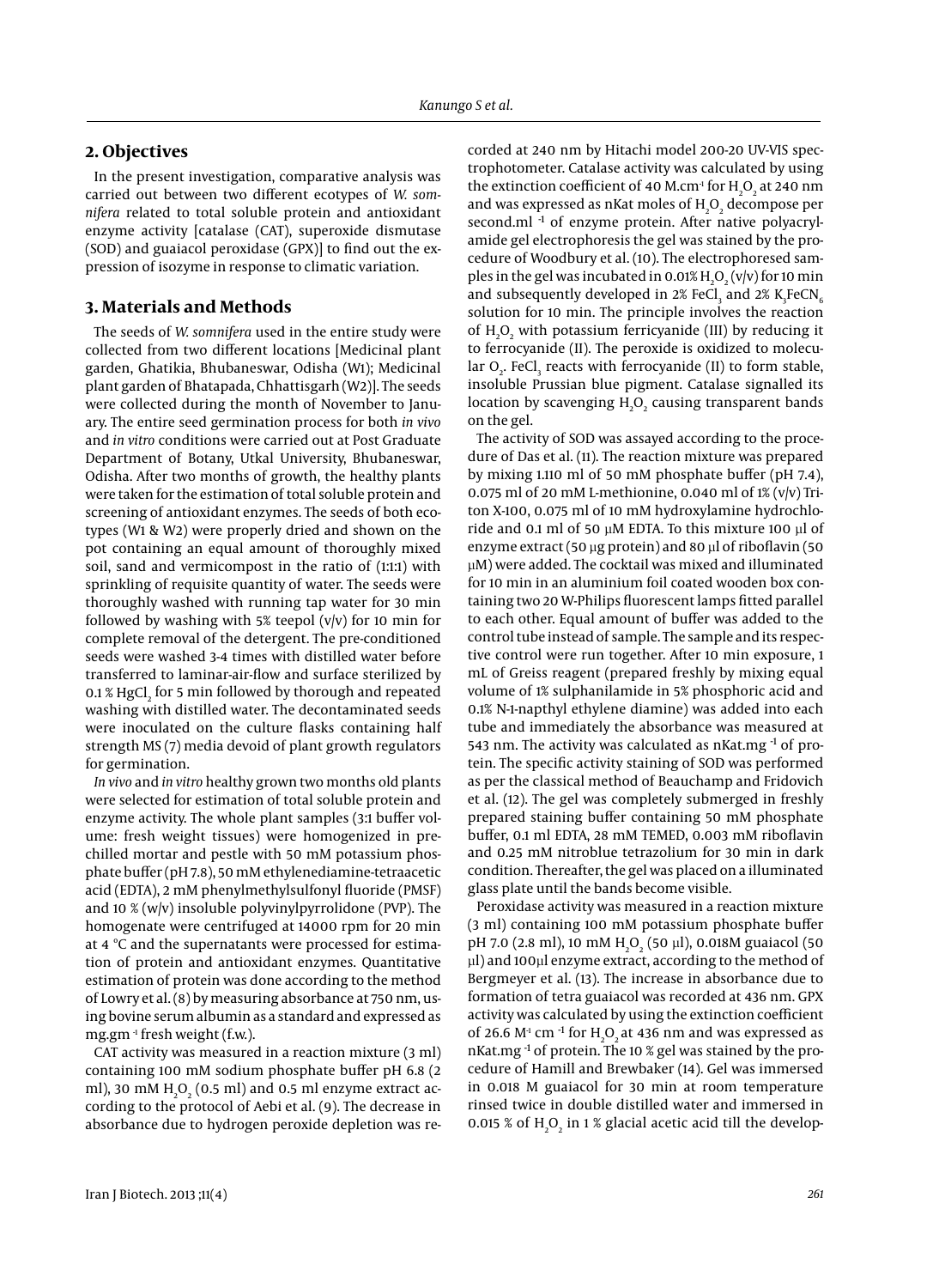ment of dark brown bands.

The percentage of seed germination and antioxidant enzyme activities were the mean of independent experimental replicates ( $n = 5$ ). Means and standard errors were calculated for each treatment.

### **4. Results**

In the present study, a comparative analysis of seed germination under both *in vitro* and *in vivo* condition were done by taking two ecotypes (W1 and W2) of seeds and found that the rate of germination was different after two weeks of inoculation in both conditions. The seeds of local/ Odisha ecotype (W1) were found to be more viable than Chhattisgarh (W2) ecotype (Table 1). *In vitro* processed seed germination was more in comparison to *in vivo* in both the ecotypes. Further, it was observed that the percentage of seed germination under *in vitro* is more in W1-78% and 65% -W2 than *in vivo* and overall germination in *in vitro* (78%) and *in vivo* (66%) condition is better than the Chhattisgarh ecotype (Table 1). This reason might be due to change in climate or topography which is very essential for the plant life. Maximum protein was reported in the plant *in vitro* condition from both the ecotypes. Slight variations in the protein content were noticed in W1 and W2 ecotype of *in vitro* grown plants i.e. 15.54 ± 0.07 and 14.65 ± 0.06, respectively (Table 1). In case of *in vivo*  analysis similar pattern of data with W1 (10.59  $\pm$  0.05) and W<sub>2</sub> (7.91  $\pm$  0.01) were obtained for both the ecotype.

**Table 1.** The Percentage of Seed Germination and Total Protein Content From Whole Plant Tissues of *W. somnifera* From *in vitro* and *in vivo* Grown Condition

| Ecotype                                                  | Seed Germination (%) |         | Protein Content (mg.gm <sup>-1</sup> f.w.)(Mean $\pm$ SEM) |                  |  |
|----------------------------------------------------------|----------------------|---------|------------------------------------------------------------|------------------|--|
|                                                          | In vitro             | In vivo | In vitro                                                   | In vivo          |  |
| W <sub>1</sub>                                           | 78                   | 66      | $15.54 \pm 0.07$                                           | $10.59 \pm 0.05$ |  |
| W2                                                       | 65                   | 62      | $14.65 \pm 0.06$                                           | $7.91 \pm 0.01$  |  |
| The data represents mean $\pm$ SE of replicates (n = 5). |                      |         |                                                            |                  |  |

**Table 2.** Screening of CAT, SOD and GPX Assay From *in vitro* and *in vivo* Grown Whole Plant Samples of *W. somnifera*

| Ecotype        | Assay      | Enzyme Activity ( $n$ Kat.mg <sup>-1</sup> of Protein) (Mean $\pm$ SEM) |                   |
|----------------|------------|-------------------------------------------------------------------------|-------------------|
|                |            | In vitro                                                                | In vivo           |
| W1             | <b>CAT</b> | $288.15 \pm 0.03$                                                       | $151.22 \pm 0.01$ |
| W <sub>2</sub> |            | $256.83 \pm 0.09$                                                       | $127.83 \pm 0.09$ |
| W1             | SOD        | $115.43 \pm 0.06$                                                       | $124.91 \pm 0.42$ |
| W <sub>2</sub> |            | $103.12 \pm 0.43$                                                       | $115.21 \pm 0.24$ |
| W1             | <b>GPX</b> | $137.72 \pm 0.82$                                                       | $97.75 \pm 0.59$  |
| W <sub>2</sub> |            | $190.88 \pm 0.07$                                                       | $102.21 \pm 0.22$ |

The antioxidant activities of *W. somnifera* were analyzed in the *in vitro* and *in vivo* grown plant samples of both the W1 and W2 ecotypes. The only difference between these two ecotypes was the origin of sources, one (W1) is collected from local region (Bhubaneswar, Odisha) and another (W2) from Bhatapada, Chhattisgarh. In this study, the antioxidant enzymes, CAT, SOD and GPX were assayed spectrophotometrically and electrophoresed to study the isoenzyme pattern by characteristic staining of the gel. In W1 and W2 ecotype CAT and GPX activity were found to be the maximum in *in vitro* plants but the SOD activity was maximum in samples *in vivo* plants of W1. Again the maximum CAT activity (288.15  $\pm$  0.03) was observed in W1 ecotype whereas, a reverse result was obtained in case of GPX, the maximum activity (190.88  $\pm$  0.07) was observed in *in vitro* raised plants of W2 ecotype (Table 2). Similarly *in vitro* raised W1 plants yielded more SOD (124.91 ± 0.42) than *in vivo* (115.21±0.24) and *in vitro* (103.12±0.43) of W2 plants. Isoenzyme patterns were studied by native-PAGE and specific activity staining was observed for CAT, SOD and GPX. In case of CAT, only one isoform (CAT 1) was obtained from all the samples under both *in vivo* and *in vitro* conditions. Finally it was observed that the intensity of bands was different in all the samples (Figure 1). In case of SOD, four bands (SOD 1, SOD 2, SOD 3 and SOD 4) were appeared in W1 plants whereas; one band (SOD 1) was disappeared from W2 ecotype both from *in vivo* and *in vitro* conditions. There were three isoforms of GPX was reported in both the ecotypes of *in vivo* and *in vitro* plant samples but the intensity of GPX bands were different in all the samples with a higher amount in *in vitro* plants (Figure 1).

#### **5. Discussion**

*In vitro* germination percentage was higher in both the ecotypes might be due to the supplementation of optimal nutrients in  $\frac{1}{2}$  strength MS medium. This could be due to the effect of various macro and microelements as well as the effect of sucrose, present in the artificial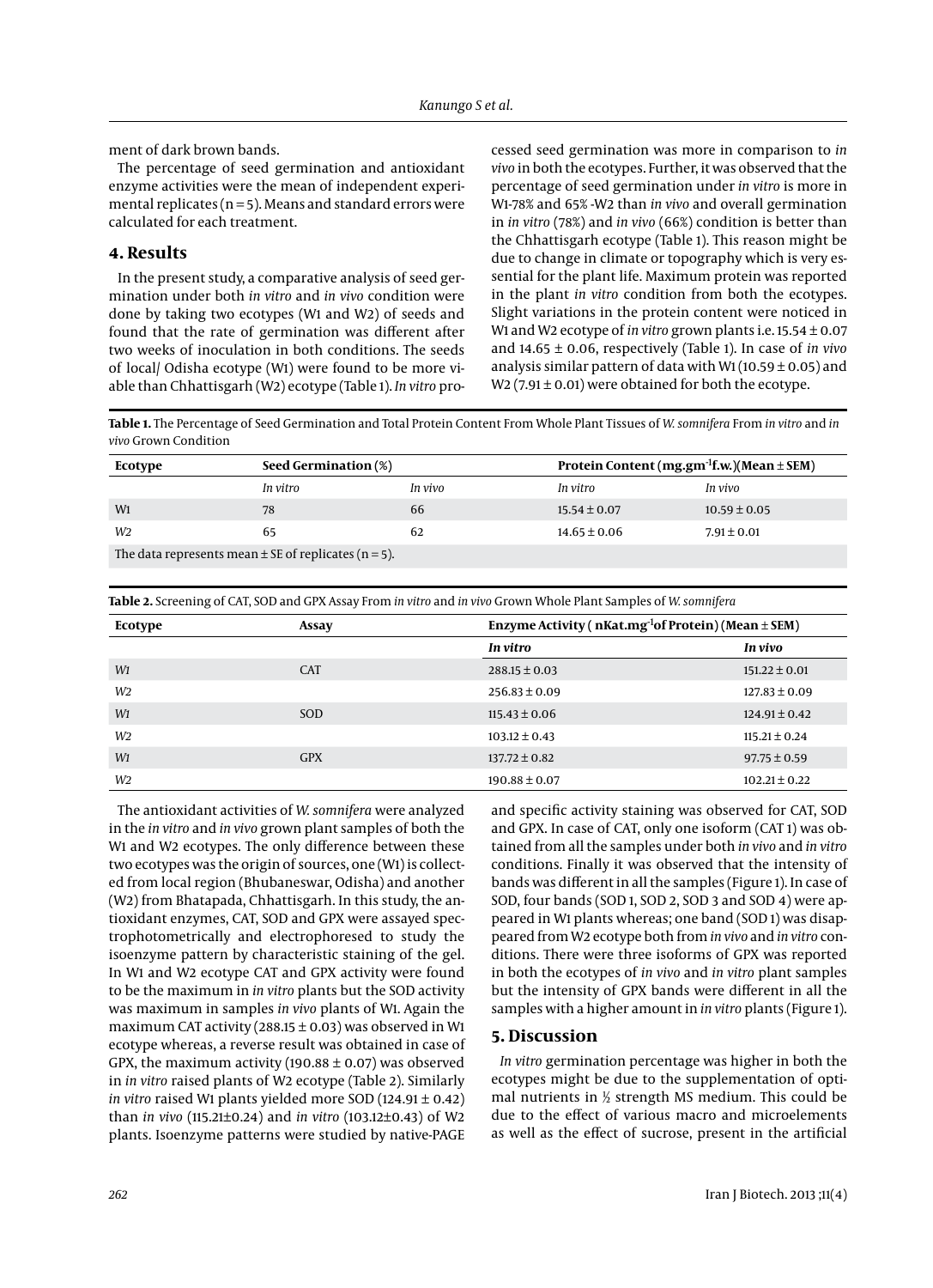medium. Besides that the optimal conditions like light, temperature and humidity also can contribute for the enhancement of the process of seed germination, which was evidenced in the present work. The above observations agreed with the *in vitro* seed germination process carried out by different researchers under optimal condition (15, 16). In the natural habitat, the plant growth was livelier and synthesizes required quantities of primary as well as secondary metabolites. However, in artificial condition, with supplementation of optimal nutrients and standardized/controlled growth condition the plant may initiates the synthesis of different types of enzymatic and non-enzymatic antioxidants. Singh et al. (17) observed similar types of result with *W. Somnifera* that the protein

**Figure 1.** Activity staining for CAT (A), SOD (B) and GPX (C) from *in vivo*  and *in vitro* grown of *Withania somnifera* L.



Lane 1: *in vitro* grown plant of W1 ecotype; Lane 2: *in vivo* grown plant of W1 ecotype; Lane 3: *in vitro* grown plant of W2 ecotype; Lane 4: *in vivo* grown plant of W2 ecotype.

content was on higher side from *in vitro* raised parts of the plant. The above result indicates that *in vitro* grown plants are more suitable for experimental analysis.The enhancement of antioxidant enzyme activity in *in vitro*  grown plants may be due to the supplementation of optimum nutritional element and controlled growth condition. The above findings are in accordance with the results obtained from *Gardenia jasminoides* (18) and *Aloe barbadensis* (19). This is the first report on comparative study of antioxidant activity from *W. somnifera* collected from two different localities. Natural antioxidants have been extensively studied for their capacity to protect

organisms and cells from the damage of oxidative stress associated with aging, degenerative diseases, and cancer (20). The observed data indicates that the impact of climates and geographical distribution of the flora was also had a significant role with the synthesis of active principle and / or metabolite content of the plant. These findings provide knowledge to exploit the plant species to synthesize different amount of proteins and antioxidants directly related with their growing habitat.

#### **Acknowledgements**

There are no acknowledgments.

#### **Author's Contribution**

Satyajit Kanungo had conducted and written the manuscript of the study. J.R. Rout had devoted his time in analysing the result of the study. Prof. S.L. Sahoo had revised the entire manuscript.

#### **Financial Disclosure**

There is not any financial interest.

#### **Funding/Support**

The authors are thankful to the Department of Science and Technology, Government of Odisha, India and UGC SAP-DRS-III programme for providing the financial support for this work.

#### **References**

- 1. Gupta GL, Rana AC. *Withania somnifera* (Ashwagandha) : a review. *Pharma Rev.* 2007;**1**(1):129-36.
- 2. Devi PU, Sharada AC, Solomon FE. *In vivo* growth inhibitory and radiosensitizing effects of withaferin A on mouse Ehrlich ascites carcinoma. *Cancer Letters.* 1995;**95**(1–2):189-193.
- 3. Bhatia P, Rattan SIS, Cavallius J, Clark BFC. *Withania somnifera*  (Ashwagandha)- a so-called rejuvenator inhibits growth and macromolecular synthesis of human cells. *Med Sci Res.* 1987;**15**:515-16.
- 4. Wang SY, Wu JH, Cheng SS, Lo CP, Chang HN, Shyur LF, et al. Antioxidant activity of extracts from *Calocedrus formosana* leaf, bark, and heartwood. *J Wood Sci.* 2004;**50**(5):422-426.
- 5. Kanungo S, Nahak G, Sahoo SL, Sahu RK. Antioxidant Activity and phytochemical evaluation of *Plumbago zeylanica* Linn. *in vivo* and *in vitro*. *Int J Pharm Pharm Sci.* 2012;**4**(Suppl. 4):522-26.
- 6. Jousson O, Pawlowski J, Zaninetti L, Zechman FW, Dini F, Di Guiseppe G, et al. Invasive alga reaches California. *Nature.* 2000;**408**(6809):157-8.
- 7. Murashige T, Skoog F. A Revised Medium for Rapid Growth and Bio Assays with Tobacco Tissue Cultures. Physiologia Plantarum. 1962;15(3):473–497.
- 8. Lowry OH, Rosebrough NJ, Farr AL, Randall RJ. Protein measurement with the Folin phenol reagent. *J Biol Chem.* 1951;**193**(1):265- 75.
- 9. Aebi H. Catalase in vitro. *Methods Enzymol.* 1984;**105**:121-6.
- 10. Woodbury W, Spencer AK, Stahmann MA. An improved procedure using ferricyanide for detecting catalase isozymes. *Analytical Biochemistry.* 1971;**44**(1):301-305.
- 11. Das K, Samanta L, Chainy GBN. A modified spectrophotometric assay of superoxide dismutase using nitrite formation by superoxide radicals. *Ind J Biochem Biophys.* 2003;**37**:201-4.